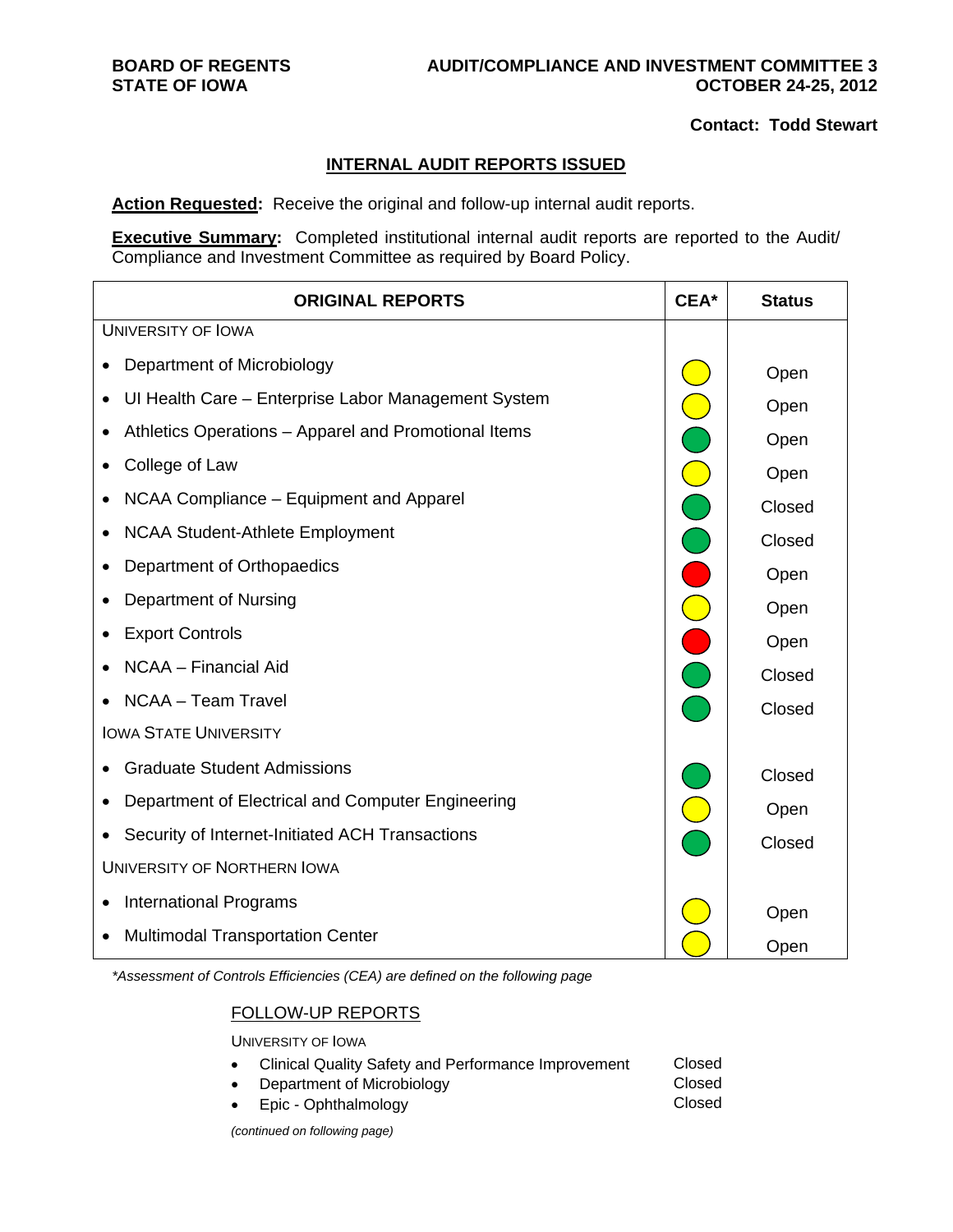UNIVERSITY OF IOWA *(continued)*

|                             | Holden Comprehensive Cancer Center        | Closed |  |  |  |
|-----------------------------|-------------------------------------------|--------|--|--|--|
| $\bullet$                   | <b>MARS/MAUI Feeder Systems</b>           | Closed |  |  |  |
|                             | State Hygienic Laboratory                 | Closed |  |  |  |
| $\bullet$                   | UI Health Care Epic Stork                 | Closed |  |  |  |
|                             | <b>UIHC Employee Health Clinic</b>        | Closed |  |  |  |
|                             | University of Iowa Diagnostics Laboratory | Closed |  |  |  |
|                             | <b>IOWA STATE UNIVERSITY</b>              |        |  |  |  |
|                             | Foundation Accounts Spending              | Closed |  |  |  |
|                             | Non-Employees on Campus                   | Closed |  |  |  |
| ٠                           | <b>Research Data Security</b>             | Closed |  |  |  |
|                             | Study Abroad Rome Program                 | Closed |  |  |  |
| UNIVERSITY OF NORTHERN IOWA |                                           |        |  |  |  |
|                             | <b>Payment Card Industry Standards</b>    | Closed |  |  |  |
|                             | <b>Temporary Faculty and Staff</b>        | Closed |  |  |  |

# **ASSESSMENT OF CONTROLS / EFFICIENCIES (CEA)**

| <b>HIGH</b>         | Could seriously affect several areas within the University. Exposes the University<br>٠<br>to unacceptable risks or liability if not corrected OR |
|---------------------|---------------------------------------------------------------------------------------------------------------------------------------------------|
|                     | Involves difficult issues requiring the attention of executive management OR<br>٠                                                                 |
|                     | Involves compliance with Federal, State, or other laws and could result in serious<br>$\bullet$<br>consequences if not implemented OR             |
|                     | Unacceptable weakness in the internal and/or accounting controls OR<br>$\bullet$                                                                  |
|                     | Substantial savings (perhaps millions) can potentially be realized by correcting.<br>$\bullet$                                                    |
| <b>MODERATE</b>     | Could seriously affect a department or area within the University OR<br>$\bullet$                                                                 |
|                     | Involves a difficult issue requiring the attention of upper management OR<br>$\bullet$                                                            |
|                     | Involves compliance with Federal, State or other law and could result in minor<br>٠<br>consequences if not implemented OR                         |
|                     | Weakness in the internal and/or accounting controls OR<br>$\bullet$                                                                               |
|                     | Savings (perhaps thousands) can potentially be realized by correcting.<br>$\bullet$                                                               |
| <b>LOW</b>          | Can affect a department or may be common to several areas OR<br>٠                                                                                 |
|                     | Could result in improved internal and accounting control OR<br>$\bullet$                                                                          |
|                     | Can be corrected relatively easy OR<br>٠                                                                                                          |
|                     | Could result in improved efficiency or effectiveness of operations OR<br>$\bullet$                                                                |
|                     | No reportable observations or corrective action taken prior to report issuance.<br>$\bullet$                                                      |
| <b>CONSULTATION</b> | Auditors provided consultation only, without thorough assessment<br>$\bullet$                                                                     |
|                     | No audit recommendations at this time.<br>$\bullet$                                                                                               |

*The internal auditors have utilized the colors for the control / efficiency assessment (CEA) in evaluating each overall audit report.*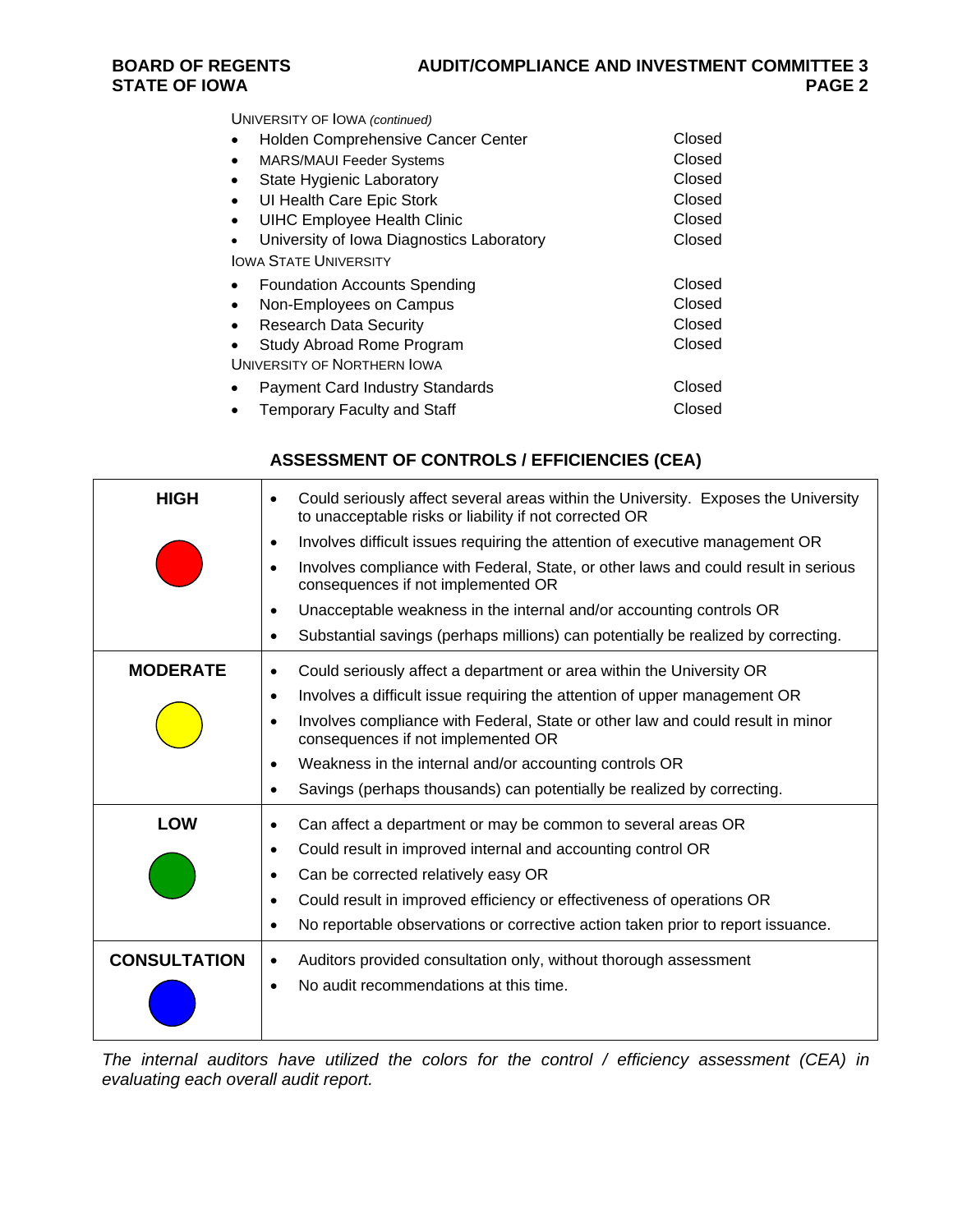#### **SUMMARIES OF INTERNAL AUDIT REPORTS ISSUED**

# **The University of Iowa Department of Microbiology**

*Issued July 13, 2012*<br> **ISSUED 3: 2012** 

The audit was performed to provide reasonable assurance to the new department head that adequate business processes and internal controls are in place and operating as intended. The audit specifically reviewed compliance regarding sponsored programs, financial management and revenue, procurement, and human resources. Primary recommendations included completing monthly account reconciliations, limiting physical access to secure areas, and ensuring appropriate approvals occur on travel requests, travel reimbursements, and procurement card transactions. Management agrees with the findings and expects to complete their action plan after July 2012.

#### **The University of Iowa**

#### **UI Health Care – Enterprise Labor Management System**

*Issued July 13, 2012*<br> **ISSUED 3: 2012** The UI Health Care – Enterprise Labor Management System audit was performed to provide reasonable assurance that the system's functionality and the associated business processes are sound and that internal controls are in place and operating as intended. Audit recommendations include reviewing employee's ability to self-approve leave requests, developing training on system reports, and developing a process to delete/deactivate user accounts for individuals transferring outside of UI Health Care. Management agrees with the findings and expects to complete their action plan by October 2012.



## **The University of Iowa Athletics Operations – Apparel and Promotional Items**  *Issued August 16, 2012*<br> **ISSUED August 16, 2012**

An audit of the Athletics Department's distribution of apparel and promotional items was performed to ensure transactions are properly documented, controls to monitor auctioned items and support staff are adequately designed, and inventory management of promotional items is reasonable. Audit recommendations included strengthening controls for promotional item inventory and clarifying document retention periods. Management agrees with the findings and expects to complete the action plans by September 2012.



**The University of Iowa** 

**College of Law** 

*Issued August 16, 2012*<br> **ISSUED August 16, 2012** The College of Law audit was performed to assess the effectiveness of the unit's career placement and admissions reporting, as well as the internal controls around its business processes, human resource function, and general computer applications. Specific areas noted for improvement included: accurately reporting bar passage data to the American Bar Association, complying with University cash handling and University procurement card policies, completing account reconciliations, segregating incompatible job duties, fortifying general computer controls, and ensuring human resource termination/transfer verification. Management agrees with the findings and expects to complete their action plan by November 2012.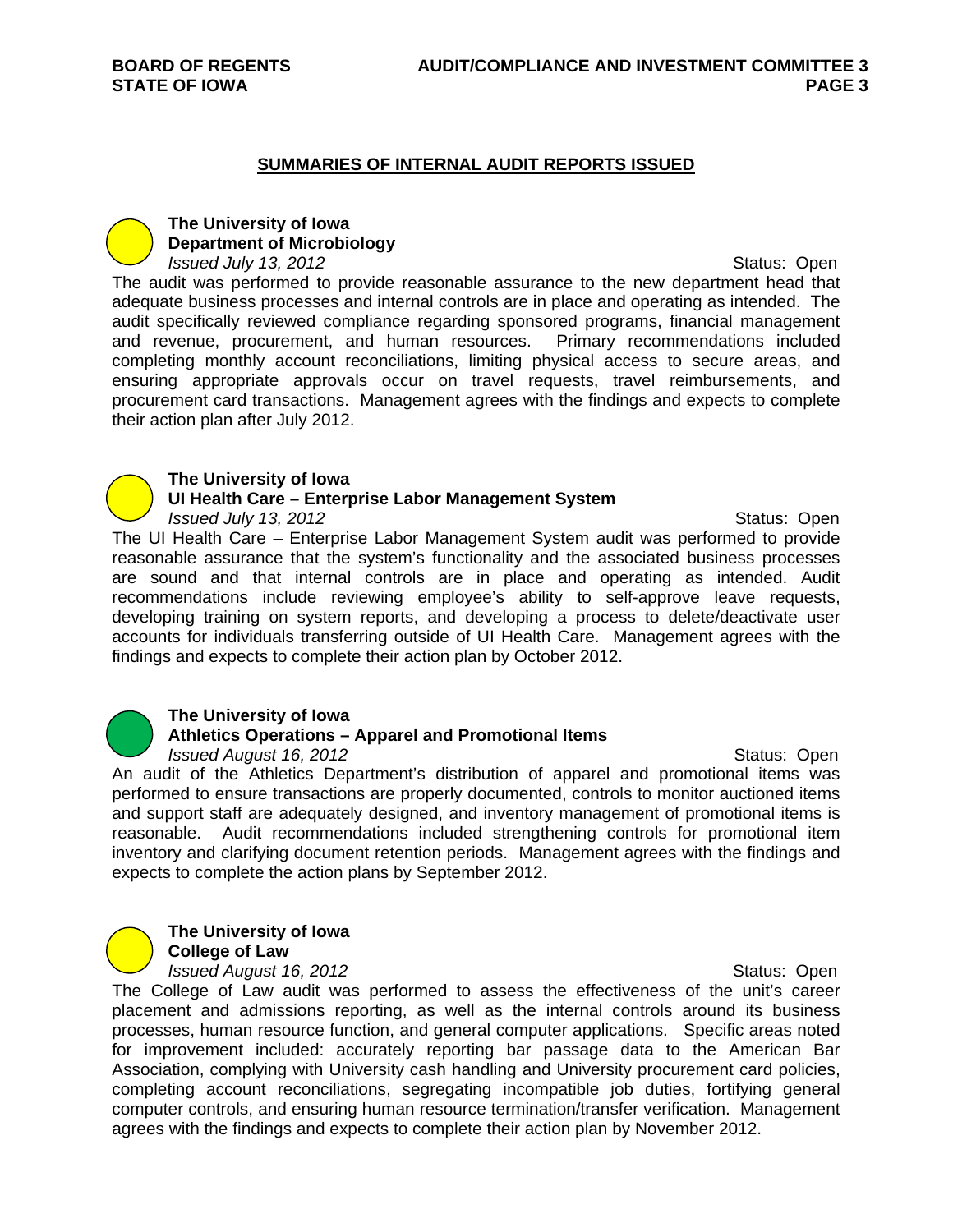

**The University of Iowa NCAA Compliance Audit – Equipment and Apparel** 

*Issued August 16, 2012*<br> **ISSUED 3: 2012** As a Division I member, The University of Iowa is obligated to comply with the National Collegiate Athletics Association (NCAA) legislation. This audit was performed to fulfill the portion of the NCAA's requirement related to equipment and apparel. Review of processes provided evidence that institutional controls have been designed and implemented to monitor and account for athletics equipment and apparel for student-athletes. No findings were identified, and the audit is closed.



## **The University of Iowa NCAA Student-Athlete Employment**

*Issued August 16, 2012* **Status: Closed** Status: Closed As a Division I member, the University of Iowa is obligated to comply with the National Collegiate Athletic Association (NCAA) legislation. The audit was performed to fulfill the portion of the NCAA's requirement related to student-athlete employment. No findings were identified, and the audit is closed.



**The University of Iowa Department of Orthopaedics** 

*Issued August 16, 2012*<br> **ISSUED August 16, 2012** 

The Orthopaedic audit was performed at the request of the Vice President for Medical Affairs. Audit recommendations include improving; IT general computing controls, charge capture process, clinic scheduling criteria, human resources processes, and fiscal management practices. Management agrees with the findings and expects to complete their action plan by January 2013.



*Issued September 27, 2012 ISSUED <b>Status: Open* 

The audit was performed to provide reasonable assurance that adequate business processes and internal controls are in place and operating as intended. The audit specifically reviewed compliance regarding financial management and revenue, procurement, and human resources. Primary recommendations included developing a procedure manual and cross training for key personnel, updating workflow paths to ensure appropriate segregation of duties, completing monthly reconciliations, completing additional financial education for nurse managers, implementing a monitoring process to ensure all performance appraisals are completed in accordance to University policy, and ensuring appropriate approvals occur on travel, travel reimbursements, and procurement card transactions. Management agrees with the findings and expects to complete their action plan after May 2013.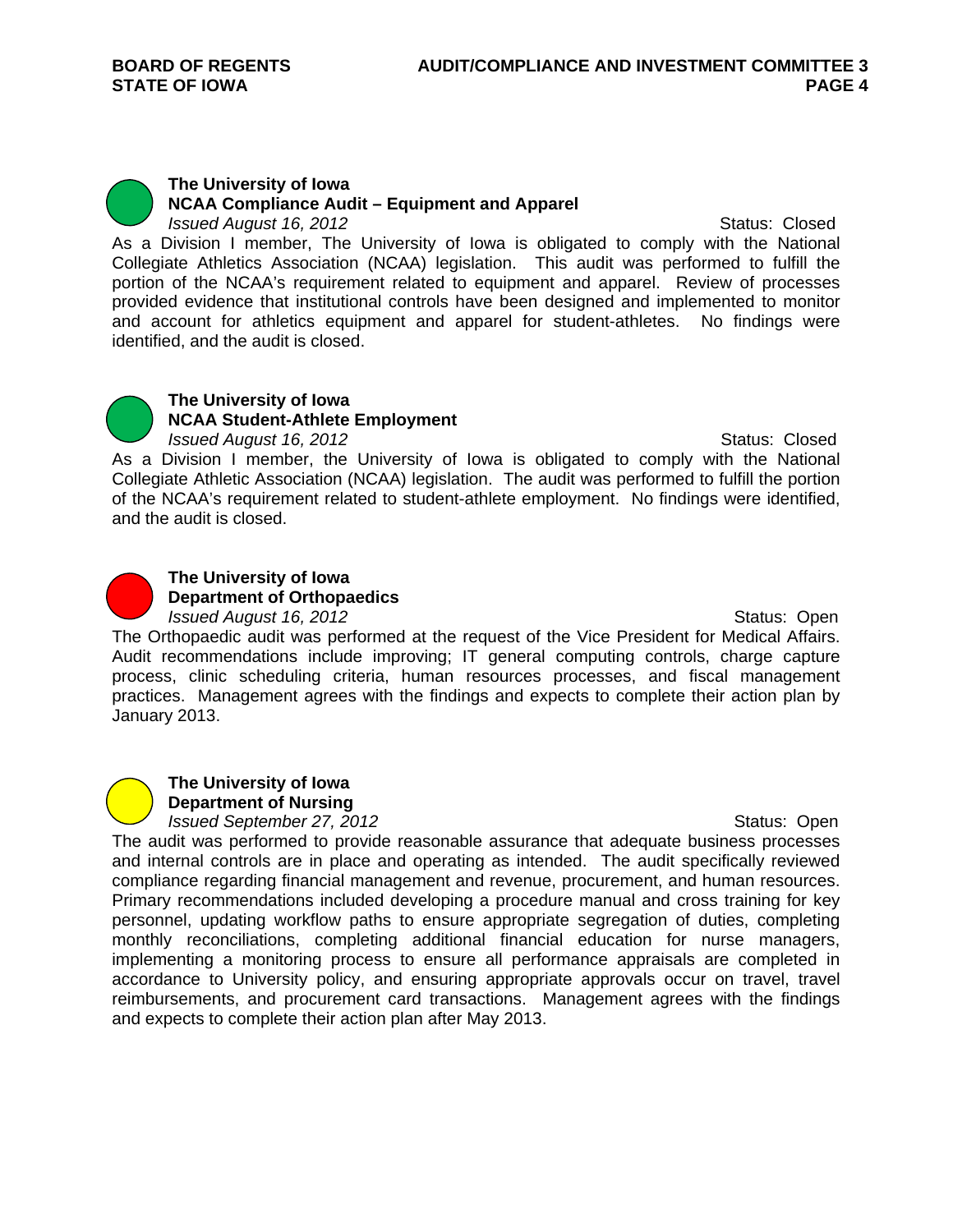## **The University of Iowa Export Controls**  *Issued September 27, 2012 ISSUED <b>Status: Open*

The Export Controls audit examined the internal controls and processes in place to ensure compliance with applicable federal regulations. Actions to be taken include performing an institutional risk assessment to identify areas subject to export control regulations, establishing procedures to mitigate identified risks, assigning responsibility for process implementation and oversight, compiling a comprehensive export control manual, examining staff training needs related to export controls, and expanding electronic document storage techniques. Management expects to complete their action plan before November 2013.



#### **The University of Iowa NCAA – Financial Aid**

*Issued September 27, 2012*<br> **ISSUED 35 ASSEM**<br>
Status: Closed

As a Division I member, the University of Iowa is obligated to comply with the National Collegiate Athletic Association (NCAA) legislation. This audit was performed to fulfill the portion of the NCAA's requirement related to financial aid. A review of the processes revealed the athletics department has controls in place to monitor and account for student-athlete financial aid in accordance with the NCAA legislation. No findings were identified and the audit is closed.



# **The University of Iowa NCAA – Team Travel**

*Issued September 27, 2012* **Status: Closed** Status: Closed

As a Division I member, the University of Iowa is obligated to comply with the National Collegiate Athletic Association (NCAA) legislation. This audit was performed to fulfill the portion of the NCAA's requirement related to team travel. A review of the process revealed the athletics department has controls are in place to monitor team travel activities to ensure the NCAA legislation is not being violated. No findings were identified and the audit is closed.



# **Iowa State University Graduate Student Admissions**

*Issued August 21, 2012*<br> **Issued August 21, 2012** The purpose of this audit was to determine whether University-wide and program specific admission requirements were met by a sample of accepted applicants. The audit also included a review of graduate student assistantship compensation and fulfillment of responsibilities. Continuing academic performance was also evaluated by reviewing academic probation procedures. Applicants and graduate students from the 2011-2012 academic year were included in testing. No findings were noted and the audit is closed.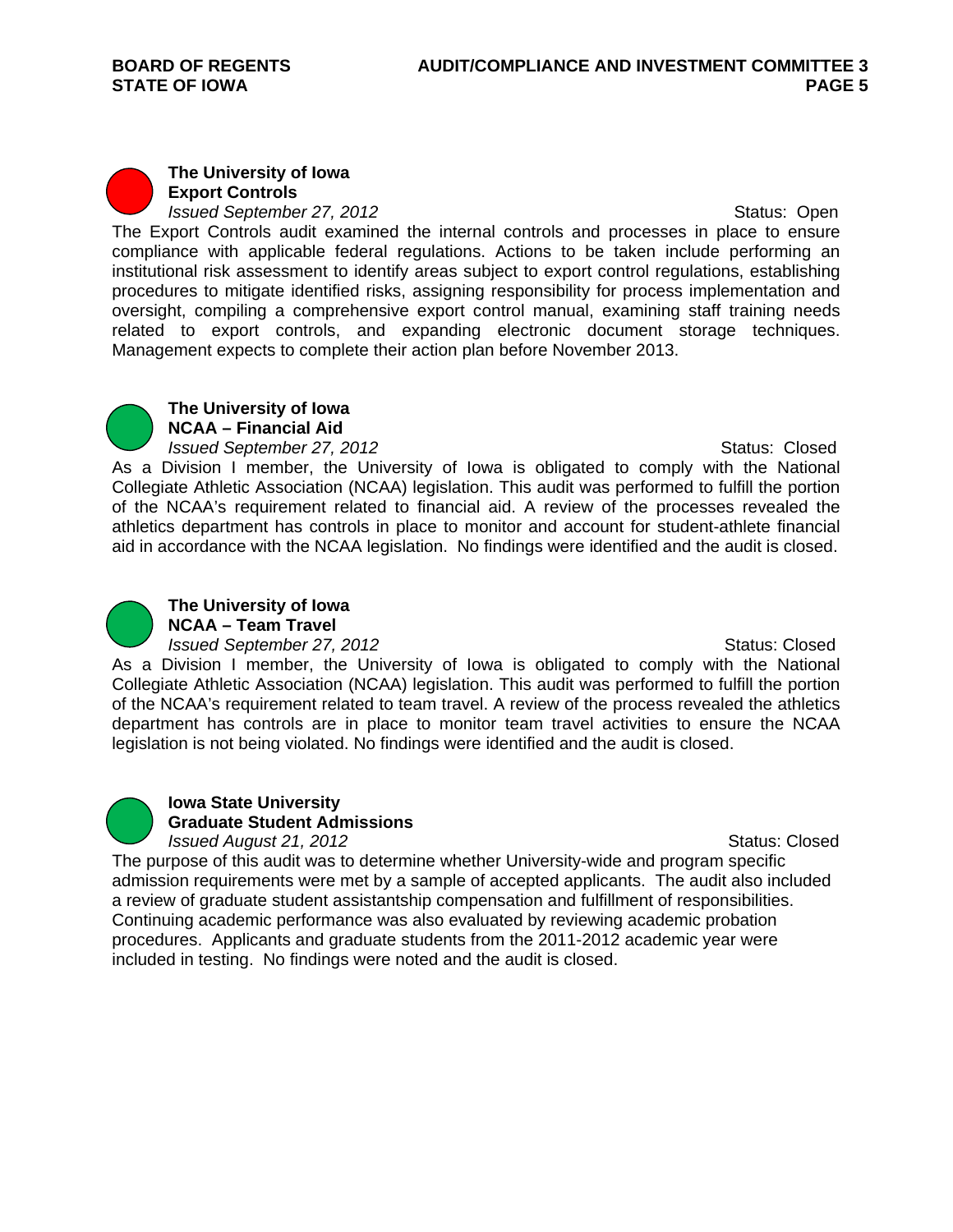# **Iowa State University Department of Electrical and Computer Engineering**

*Issued October 3, 2012 ISSUED <b>Status: Open* The audit was requested by the former Dean of the College of Engineering. Audit objectives included determining if the internal financial reporting process results in understandable, accurate, and timely information for users. Sponsored programs monitoring activities were evaluated to determine if adequate monitoring activities occur within the department to fulfill ISU and sponsor requirements regarding the administration of sponsored research. Additional objectives included verifying whether processes and procedures exist for conflict of interest and commitment disclosures; for the acquisition, recordkeeping, and disposal of departmental equipment; and for monitoring building access controls. Information technology resources were also reviewed to determine if resources are kept current, and verifying that information technology backup practices are adequate. The development of standard operating procedures for sponsored programs fiscal management and equipment management, implementation of an information technology disaster recovery plan, and an enhanced tool for monitoring building access will strengthen the control environment. Internal Audit will conduct a follow-up in February 2013.

## **Iowa State University**

## **Security of Internet-Initiated ACH Transactions**

*Issued October 3, 2012* Status: Closed

This audit was requested by the University Treasurer in order to comply with the National Automated Clearing House Association (NACHA) requirement of an annual audit of security practices and procedures. The audit included reviewing the physical security, personnel and access controls to protect against unauthorized access and use, and network security. No issues were noted.

#### **University of Northern Iowa International Programs**

*Issued September 21, 2012* **Status: Open** Status: Open

The audit was performed to analyze International Programs for reasonable internal controls and processes. Audit procedures included policy review, cash handling, accounts receivable, expenditure and revenue processes, financial performance, and personnel processes. Audit recommendations include development of policies, following expenditure policies, documenting apartment rent calculation, recording and reporting inventory, segregation of duties, and development of a job description. Management agrees with the findings and expects to complete their action plan by June 2013.

#### **University of Northern Iowa Multimodal Transportation Center**  *Issued September 21, 2012* **Status: Open** Status: Open

The audit was performed to evaluate the operations and financial performance of the University's multimodal transportation center for adequate and effective internal controls and verify FTA requirements are being followed. Cash handling, allocation and recording of parking revenue, procurement processes, allocation and recording of facility expenses, financial performance, facility maintenance with safety and security, and operational and financial reporting were examined. Audit recommendations include improvements in financial performance and setting aside reserves, allocating applicable expenses, monitoring maintenance and repair costs, handling cash and revenue, and submitting required annual reports. Management will implement the recommendations and expects to complete the action plans by June 2013. Internal Audit will begin a follow-up in July 2013.

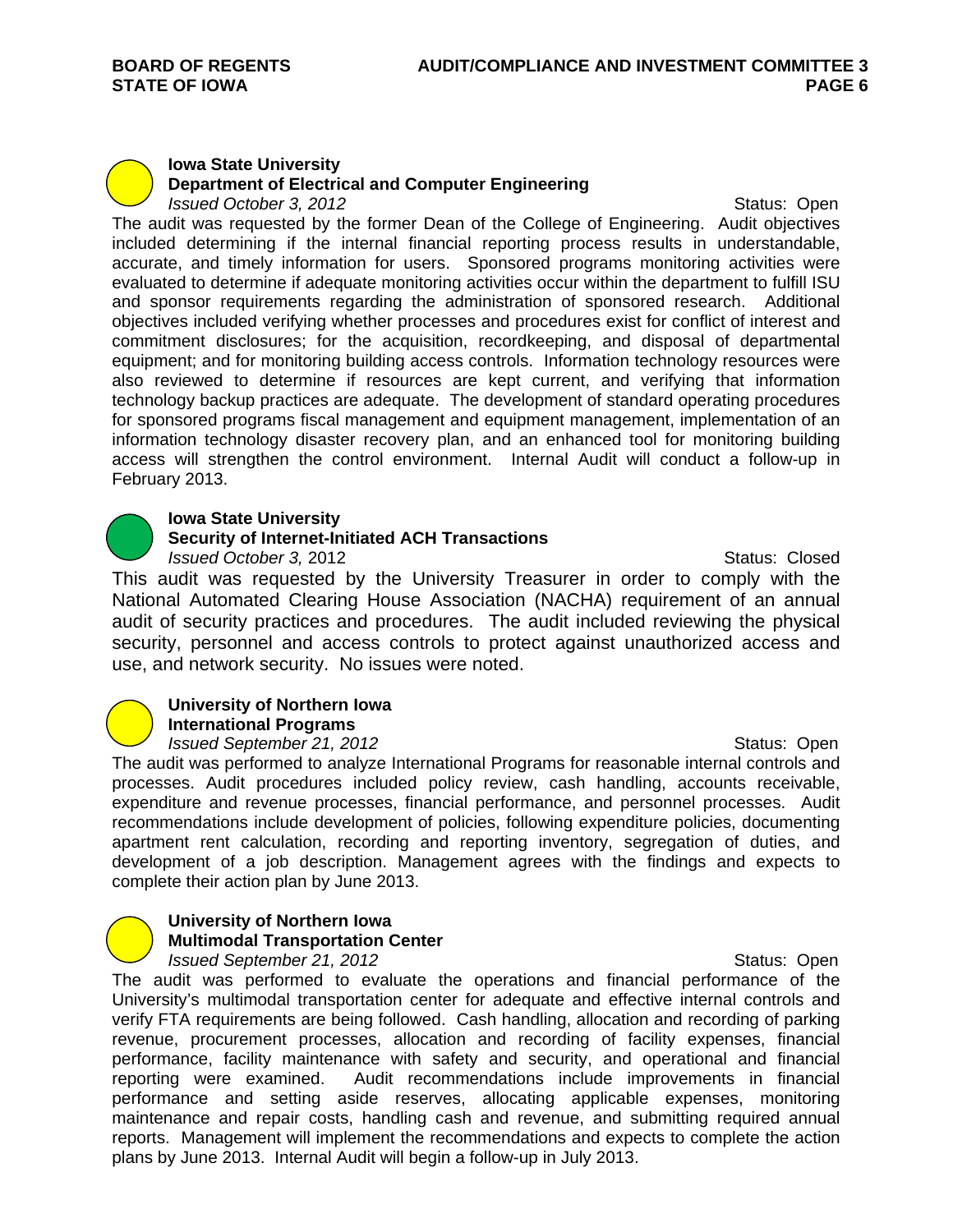# **STATUS OF AUDIT FOLLOW-UPS**

# **University of Iowa**

| <b>Title</b>                                                                                  | <b>Report Date</b> | Original<br><b>Follow-Up</b><br>Date | <b>Revised</b><br><b>Follow-Up</b><br>Date | <b>Action Status</b> |
|-----------------------------------------------------------------------------------------------|--------------------|--------------------------------------|--------------------------------------------|----------------------|
| 1. UIHC Centralized Pharmacy Inventory                                                        | Aug 25, 2011       | Jan 2012                             |                                            |                      |
| Maintenance and Flood Response Equipment<br>2.                                                | Oct 31, 2011       | Apr 2012                             |                                            |                      |
| Anesthesia<br>3.                                                                              | Dec 1, 2011        | Apr 2012                             |                                            |                      |
| UI Heart and Vascular Center<br>4.                                                            | Jan 1, 2012        | Apr 2012                             |                                            |                      |
| 5.<br>Department of Neurology                                                                 | Dec 1, 2011        | June 2012                            |                                            |                      |
| Department of Psychiatry<br>6.                                                                | Feb 29, 2012       | June 2012                            |                                            |                      |
| University Housing & Dining<br>7.                                                             | June 23, 2011      | <b>July 2012</b>                     |                                            |                      |
| <b>Athletics Ticket Office</b><br>8.                                                          | May 23, 2012       | Sept 2012                            |                                            |                      |
| <b>Campus Recreation and Wellness Center</b><br>9.                                            | May 23, 2012       | Sept 2012                            |                                            |                      |
| 10. IowaCare                                                                                  | July 13, 2012      | Oct 2012                             |                                            |                      |
| 11. Ul Health Care Human Resources                                                            | Sept 28, 2011      | Jan 2013                             |                                            |                      |
| 12. The Division of Sponsored Programs - Corporate<br><b>Funded Clinical Trial Agreements</b> | Apr 2, 2012        | Jan 2013                             |                                            |                      |
| 13. Campus Conflict of Interest                                                               | Oct 21, 2011       | Feb 2013                             |                                            |                      |

# **Iowa State University**

| <b>Title</b>                       | <b>Report Date</b> | Original<br><b>Follow-Up</b><br>Date | <b>Revised</b><br><b>Follow-Up</b><br><b>Date</b> | <b>Action Status</b> |
|------------------------------------|--------------------|--------------------------------------|---------------------------------------------------|----------------------|
| 14. Employee Separation Procedures | Oct 8, 2010        | Aug 2011                             | June 2012<br>Dec 2012                             |                      |
| 15. ISU Surplus                    | June 11, 2012      | Oct 2012                             |                                                   |                      |
| 16. Identity and Access Management | Nov 1, 2011        | Jan 2013                             |                                                   |                      |
| 17. Programs for Youth             | Mar 23, 2012       | Jan 2013                             |                                                   |                      |
| 18. Extension & Outreach           | Jan 30, 2012       | June 2013                            |                                                   |                      |
| 19. Export Controls                | June 11, 2012      | <b>July 2013</b>                     |                                                   |                      |